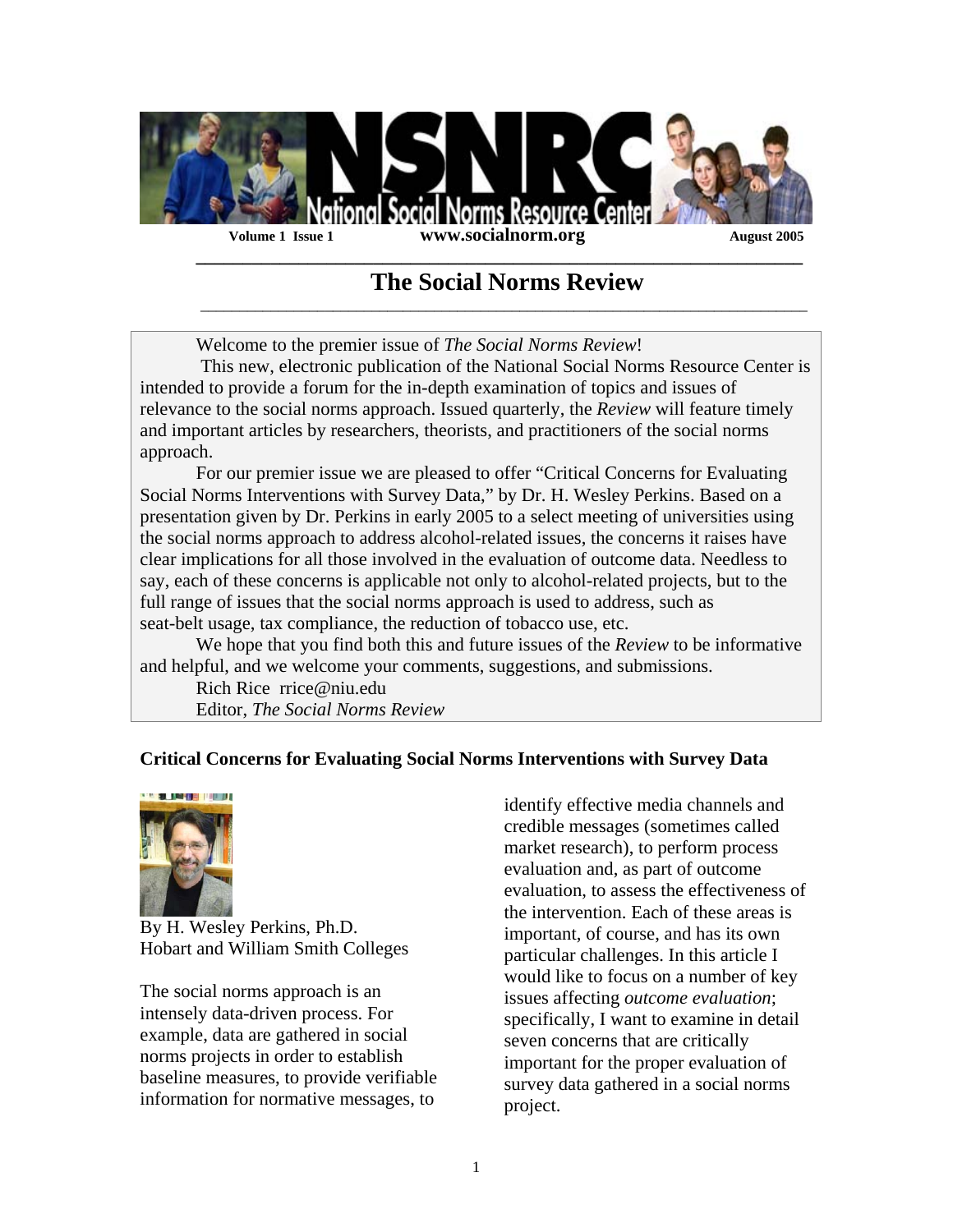# **I. Establishing Clean, Reliable Data**

# A. Consistent Coding

The importance of an accurate listing of the codes assigned to the response options of each survey item cannot be over-stressed. As a general rule, one should maintain consistent coding across multiple survey administrations. For example, if gender is coded as "1" for "female" and "2" for "male" at baseline (also called Time 1), then this coding should be maintained for subsequent survey administrations. Simple coding errors are more likely to occur when different people edit the survey or manage the data from year to year.

*"The importance of an accurate listing of the codes assigned to the response options of each survey item cannot be over-stressed."* 

While the above suggestion may seem obvious, simple coding errors often mask positive findings or suggest an effect where one did not occur. It is good idea to perform "spot checks" of your data. If your surveys are scanned using an optical scanner, check with the scanner operator to ensure that he or she is using the correct codes. If the data is hand entered, randomly select several bundles to check the consistency of the data entry team. It is also a good idea to scan the frequency data for findings that are inconsistent with your expectations as these may suggest coding errors. For example, in looking at data on alcohol use one might be understandably surprised to discover that women were 5 times more likely than men to get arrested. A check on the coding may

reveal that the gender values had been reversed from previous iterations of the survey.

# B. Decision Rules for Malicious Data and Outliers

Extremely aberrant responses (outliers), respondents' accidental reporting errors, intentionally false responses, and logical impossibilities must be dealt with and documented in a consistent fashion. Such odd data (often referred to as "noise") can distort the data analysis and potentially mask the impact of an intervention and/or lead to inappropriate conclusions. One must establish rules to filter aberrant response data from the data set before analysis. Examples of aberrant data might include: 1) a respondent who indicates a weight of 800 lbs. or the consumption of 99 alcoholic drinks at a party or bar, or 2) a respondent who indicates having no alcoholic drinks during the past 30 days on one survey item and having driven a car after drinking on four occasions during the last month on a separate survey item.

*"One must establish rules to filter aberrant data from the data set before analysis."* 

If a single inconsistency appears amidst an otherwise cogent set of responses provided by a survey respondent it may be appropriate to simply treat the aberrant response as missing data (assuming an unintentional error by the respondent). If, however, the respondent provides several inconsistencies or preposterous answers, then it is likely that the entire case record should be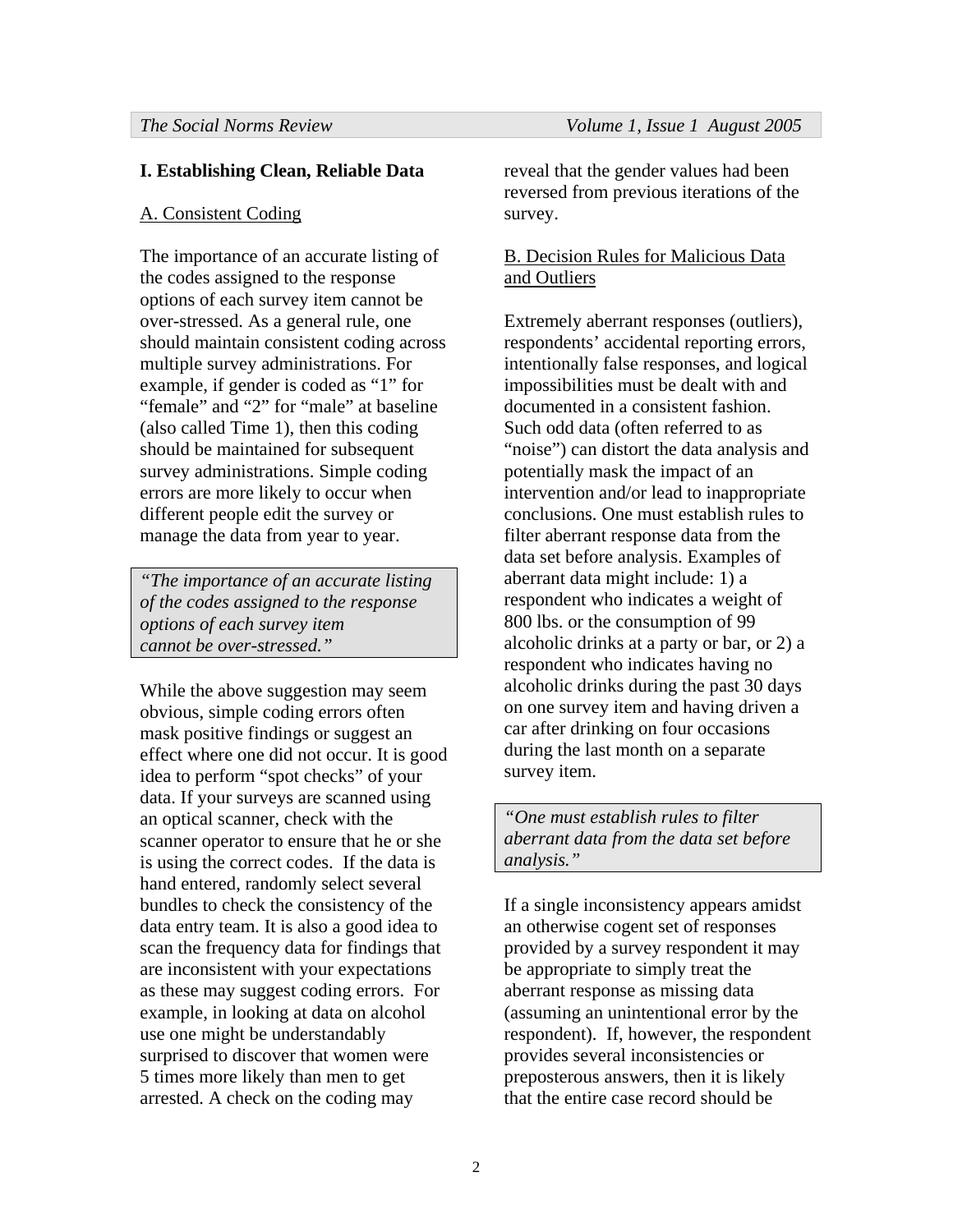omitted from further analyses with the data set.

# C. Decision Rules for Items Left Blank

Blank responses must be addressed for each survey item and documented. For example, respondents might be presented with a list of survey items about negative consequences of drinking or a list of intervention messages they may have seen and asked to indicate by checking a corresponding box which items they had experienced during the past school year. A non-response to survey items such as these is usually inferred to mean "I did not experience this consequence" or "I did not see this message."

Respondents will occasionally skip over survey items, however, and if none of the boxes is checked in these examples, one should attempt to determine if the lack of response to these items really means "no" or if the data should be coded as "missing" for that respondent. One might examine items preceding or following such a list to see if the rest of the page was completed as one indication. Ideally, a box indicating "no" for each item or a box at the end of the list indicating "none of the above" should be included to make the response clear.

# **II. Demographic Variation across Samples**

It is important to identify any demographic variability in your samples when comparing the results from different survey administrations. Ideally, the sample demographics should

be representative of the populations from which they were drawn and similar across survey administrations if the population has not changed. Because this is not always the case, demographic variation from sample to sample must be addressed. For example, a sample drawn at baseline (Time 1) is 45% male and 55% female. A sample drawn postintervention (Time 2) is 35% male and 65% female. If the data from both genders are combined, it is possible that any change (or lack of expected change) seen in the outcome variables at Time 2 (e.g., drinking behavior) are simply the result of the higher percentage of females at Time 2 and not the intervention.

*"It is important to identify any demographic variability in your samples when comparing the results from different survey administrations."* 

Although sample weighting is sometimes used to minimize the impact of demographic variability, it is safer and easier to analyze the demographic categories separately if sample sizes are large and variation has occurred in only one or two demographic variables. By comparing the Time 1 and Time 2 males and females separately, for example, the effect of this demographic variability is eliminated. This also allows you to assess the impact of an intervention on different subsets of your population. If there is demographic variation on several demographic dimensions from sample to sample, then it is best to simultaneously control for all of these differences by using a multivariate analytic procedure such as regression analysis where each of the demographic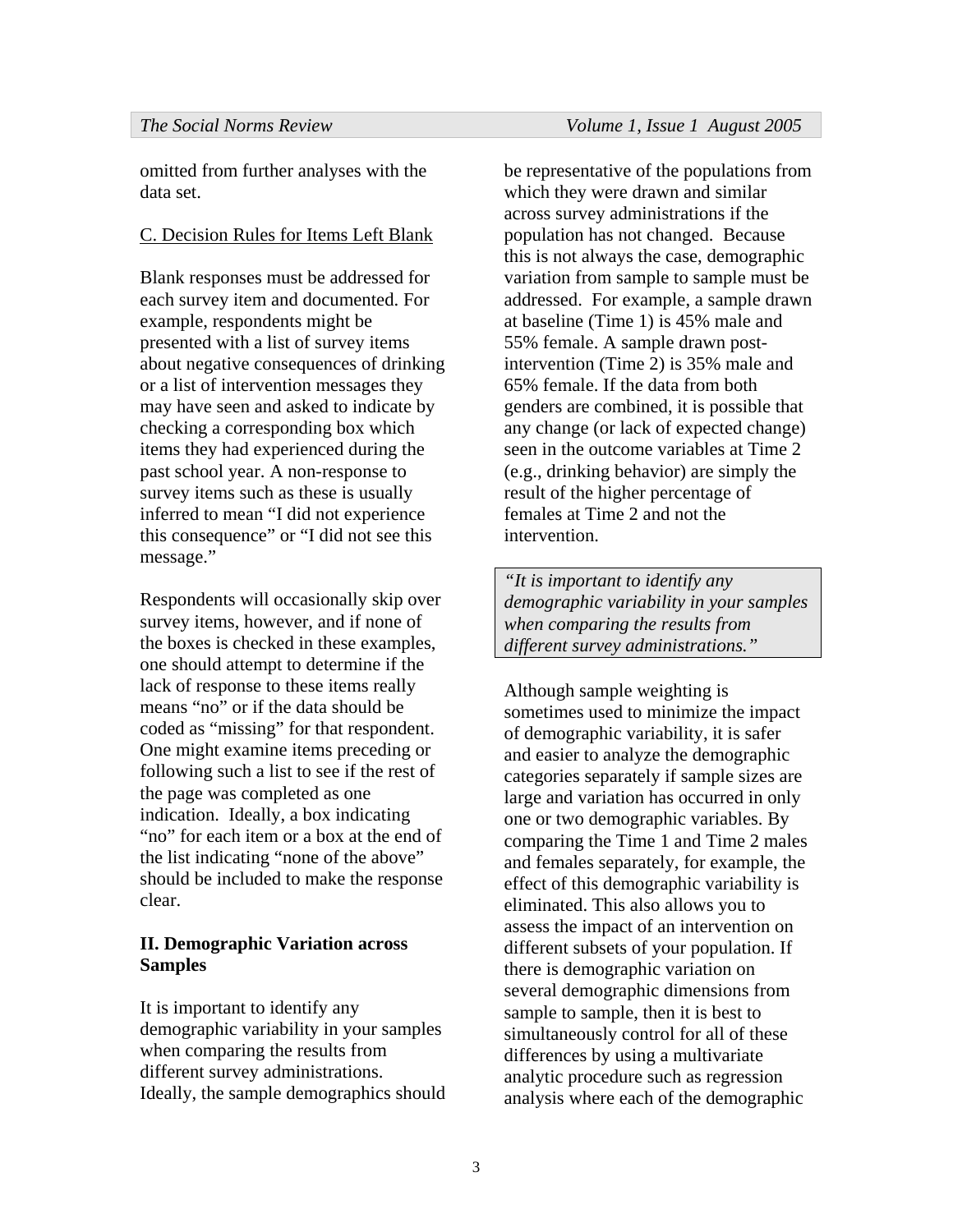variables is allowed to predict the variable under investigation (e.g. amount of drinking) simultaneously with the introduction of a variable representing the Time1/Time 2 periods.

### **III. Who is the Intended Target for the Evaluation?**

In social norms projects, data is often collected for a variety of purposes. Some information is collected explicitly to develop messages and media content. Other information is collected for outcome evaluation. Still other information is used in both media development and outcome evaluation. If a project uses only one data collection method (i.e., a survey), it is likely that the data collected will be used for both purposes (two "masters"). Sometimes these two masters may demand different answers from the data. It is easy to confuse the two. One should consider if a portion of the data is more appropriate for evaluating the impact of an intervention rather than automatically including the entire database in an assessment.

*"One should consider if a portion of the data is more appropriate for evaluating the impact of an intervention…"* 

For example, in some social norms projects drinking behavior data are collected from graduate students as well as undergraduates. Graduate students typically drink fewer drinks per occasion than undergraduates, thereby generating a more appealing media message (i.e., lower) and more realistic picture of the drinks-per-occasion norm for the entire university student community. However,

when evaluating an intervention, the inclusion of the graduate students in the data analysis will likely diminish the significance of any reductions in drinksper-occasion among the undergraduates (i.e., the likely target of your intervention) because very few graduate students may be changing their behavior.

Similarly, a cogent argument can be made that the greatest impact of a social norms alcohol intervention may occur first or most notably among the heaviest drinkers (for example, men drinking 8+ and women drinking 6+). These heavy drinkers, although relatively few in the population, account for the most negative consequences. Although an effective social norms campaign should address the entire student body, a well-conceived outcome evaluation should isolate and target specific portions of the sample to determine the effectiveness of an intervention. By eliminating the "dead weight" of the relatively unchanging low-impact portions of the population within the data set (non-drinkers, light drinkers, and moderate drinkers), one may be able to more easily identify any real effect in a Time1-Time2 comparison.

# **IV. Turnover in Student Populations Each Year/Term**

Correcting misperceived social norms using various marketing efforts is a process that requires a population to be exposed to true norm messages. When comparing baseline (Time 1) data to post-intervention (Time 2) data for evaluation purposes, it is important to identify the portion of the postintervention sample that was *never*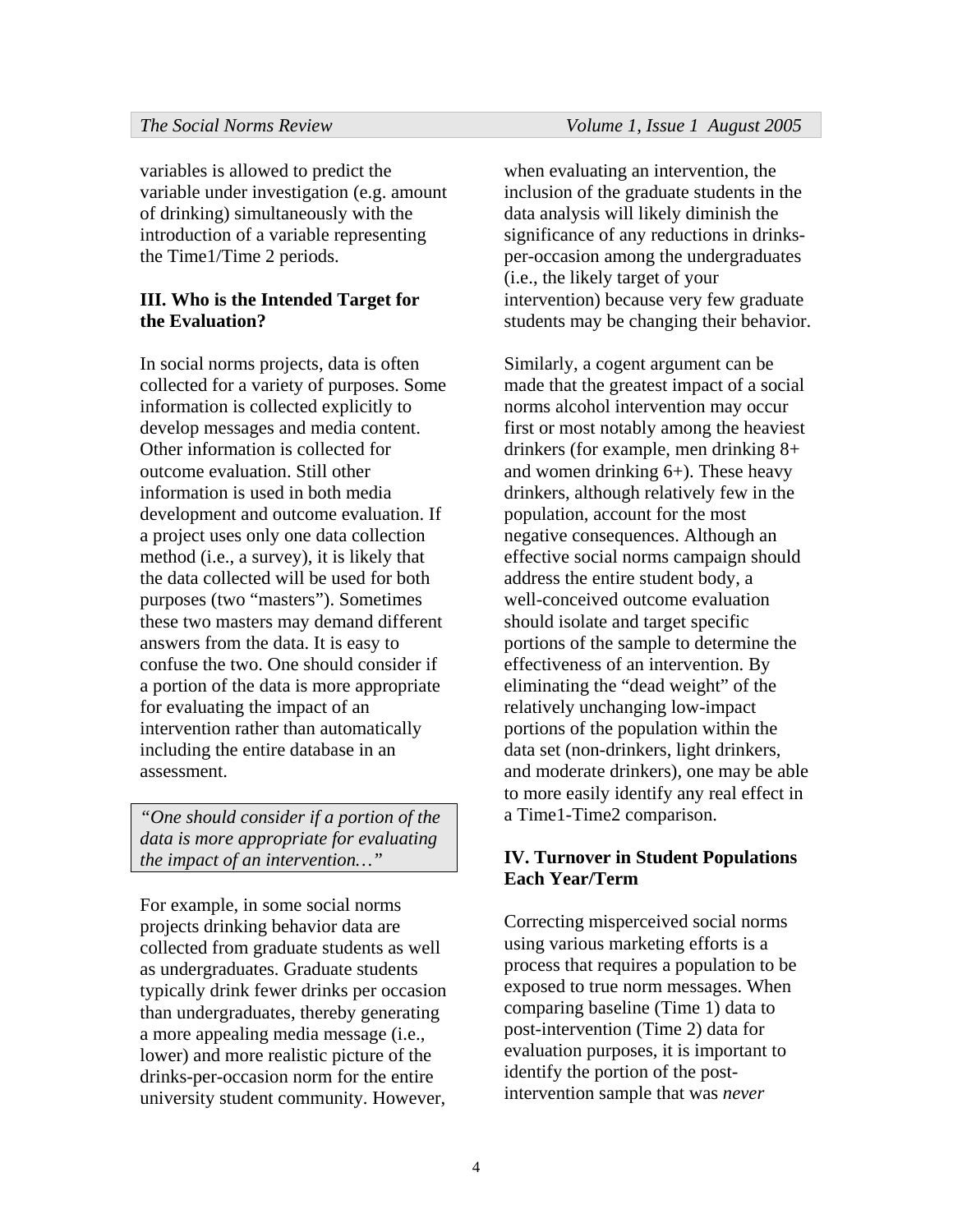*exposed* to the social norms messages. Incoming first-year or transfer students who were not on campus during the initial year of the social norm effort might have been present at the institution for only a small portion of the exposure period at the time of the post sample. To effectively assess the impact of an intervention, it is appropriate to consider only those students at the postintervention who were likely to have been available for the full intervention period. Students who could not have been influenced by the intervention because they were physically not present at the institution represent another form of "dead weight." Their presence in the data set makes it more difficult to observe any real change. (This selection issue concerning whom to analyze becomes more complex and even more care must be taken in assessment research when the social norms intervention extends over a multi-year timeframe including measurements at Time 3, Time 4, etc.)

### **V. Measures of Exposure to Intervention**

As previously stated, correcting misperceived social norms using various marketing efforts is a process that requires a population to be exposed to true norm messages. That said, there should be some pre-post measure of exposure to the social norms messages of an intervention. The measure should explicitly describe the project's messages in such a way that it is unlikely that the respondent would mistakenly include background messages from other sources in his or her response.

Here is an example of such a survey item: "About how many times, if ever, during this school year have you seen or heard information about what the majority or most students think and do regarding alcohol use based on data from your school?"

### **VI. Assessing Perceptions of Norms**

Social norms theory states that behavior is strongly influenced by perception of group norms. Consequently, any program claiming to use a social norms approach for population behavior change must have pre and post measures of the perceptions of social norms. Remember, it may be that perceptions have changed in only a subgroup of the population. Therefore it is important to assess the perception status of the various subgroups making up the sample as well as the sample as a whole.

### **VII. Assessing Outcome Impact on Personal Behavior and Experience**

Generally speaking, a median is the best measure when identifying population norms for measures such as *Number of drinks per occasion*, *Occasions of drinking per week*, etc. because this type of data can be highly skewed in its distribution. Means (averages) give undo weight to outliers within the data and may not be a good reflection of the majority of the target population. When it comes to assessment of impact, however, comparing the medians at preand post-intervention times may not show any change as the majority may not have changed their behavior and thus the median might not have shifted.